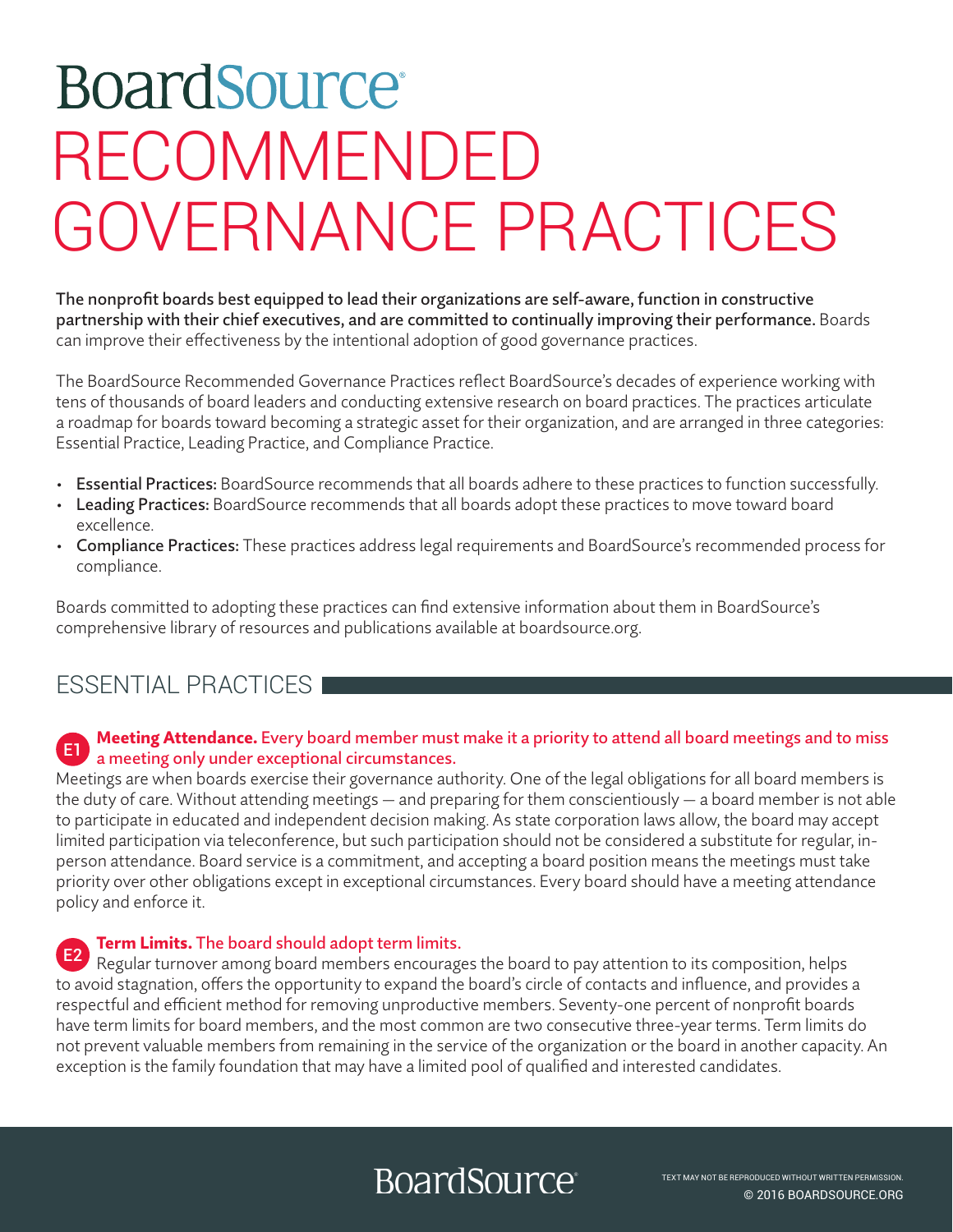#### Strategic Board Recruitment. The board must be strategic about member recruitment and define an ideal composition for itself based on the organization's priorities at any given moment. E3

A matrix for board composition facilitates the board's strategic recruitment efforts. By analyzing the present composition of the board, the governance committee — or the full board if no committee is needed — is able to best determine what qualities, characteristics, and perspectives are already present on the board. When analyzed in light of the organizational strategies, a matrix helps the board identify where gaps exist and then direct recruitment efforts to fill those gaps.

#### Strategic Planning. The board must play a substantive role with management in developing, approving, and supporting organizational strategy.  $E4$

One of the board's primary responsibilities is to set the direction for the organization. Strategic planning serves as the road map for this direction and as the tool to assess progress. The full board needs to actively participate in and own the results of strategic planning.

### Budget Approval. The board must approve the annual budget.

Staff is responsible for developing the annual budget and, in conjunction with the finance committee, presenting it to the board for approval. As the fiduciary body for the organization, the board must ensure that the budget reflects the overall strategic direction and advances the long-term fiscal health of the organization. E5

#### Chief Executive Job Description. The board must develop a written job description for the chief executive and together with the chief executive define the annual expectations.  $F_6$

The chief executive can remain accountable for his or her performance only if the position is well defined and annual goals and expectations are mutually agreed upon.

#### Chief Executive Evaluation. The board must evaluate the chief executive's performance annually; the evaluation should be written and involve the full board. E7

A formal evaluation, based on well-defined and mutually agreed upon expectations, benefits and protects both the chief executive and the board. Even if the board chair or a committee leads the evaluation, the full board must participate by being given the opportunity to provide feedback, approve the final evaluation, and ensure all compensation recommendations are appropriate. The evaluation should include 360-degree feedback from the organizations leadership team so the board has an opportunity to gain additional insights from those working closely with the CEO on a daily basis.

#### Audit. Every charitable organization (excluding houses of worship and those exempt from filing Form 990) with \$1 million or more in revenue should undertake an audit annually. It is the board's role to select the auditor and meet with him or her in an executive session without staff present to discuss the results. E8

The board is responsible for assessing the potential benefits and costs of an independent audit and determining when it is time to conduct one. When revenues reach the level of \$1 million, the organization is usually engaged in multiple and/or major financial transactions and must rely on an independent auditor's clarification that the financial statements present fairly the financial position of the organization. If the organization conducts outside audits, the board should ideally form a separate audit committee or task force, with no overlap with the finance committee, to facilitate the added responsibilities in fiscal oversight.

# **BoardSource**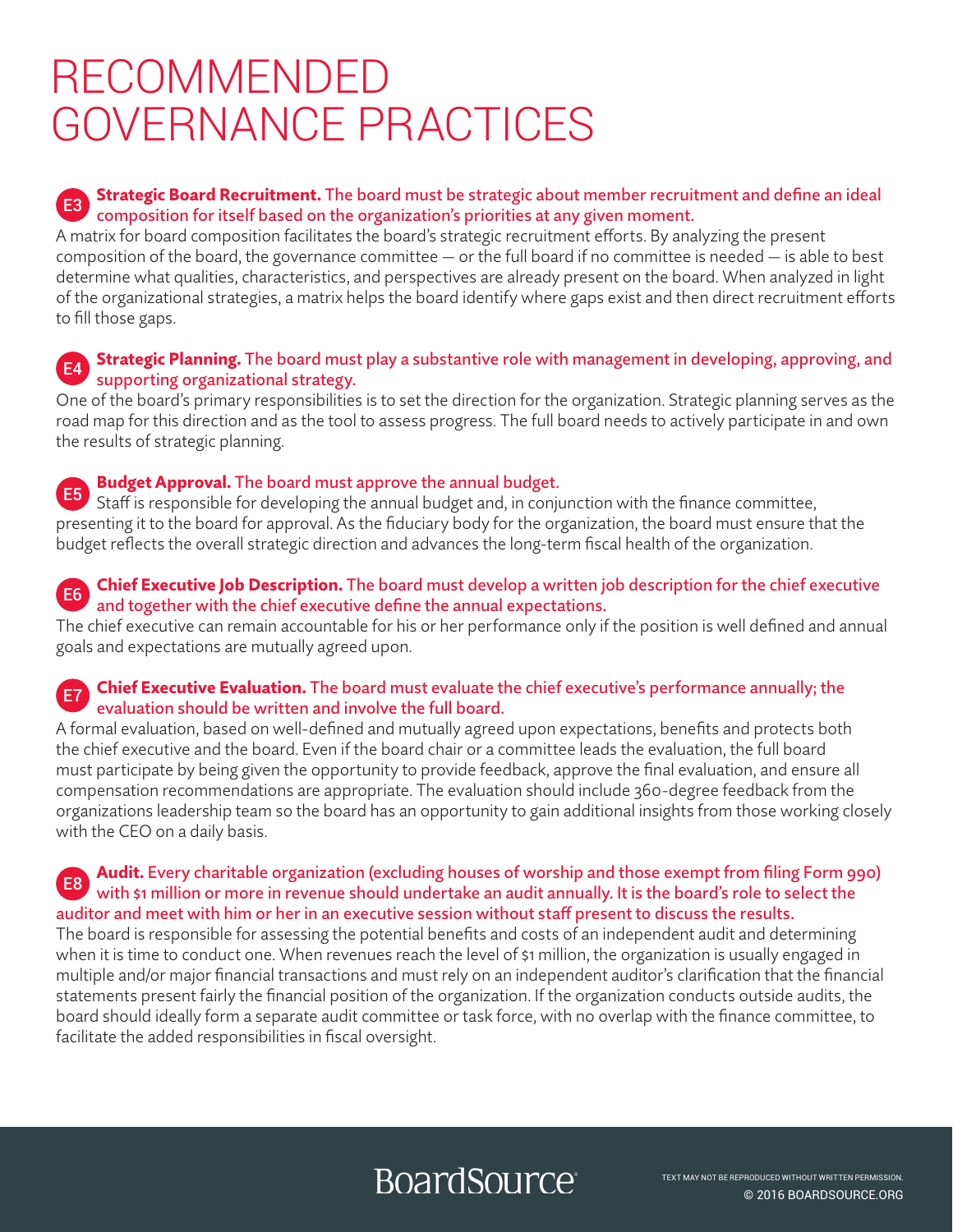## LEADING PRACTICES

## **Consent Agendas.** The board should include consent agendas in its board meeting agendas.

Consent agendas promote good time management in meetings. The main purpose of a consent agenda is to liberate board meetings from administrative details, repetitious discussions, and routine tasks. The recovered time should be used for meaningful discussion, allowing the board to focus on issues of real importance to the organization and its future. For consent agendas to be successful, materials for review must be written and sent to the board prior to the meeting, and board members must commit to reading the materials before approving the consent agenda.

## Executive Sessions. The board should have regularly scheduled executive sessions. LP2

Executive sessions provide a venue for handling issues that are best discussed in private, for fostering robust discourse, and for strengthening trust and communication. Distinguished by their purpose and participants, executive sessions serve three core functions: (1) they assure confidentiality, (2) they create a mechanism for board independence and oversight, and (3) they enhance relationships among board members and with the chief executive. Those organizations that must follow sunshine/opening meeting laws should verify their state statutes concerning executive sessions (www.sunshinereview.org).

### **LP3** Board Diversity and Inclusion. The board should be intentional in its recruitment and engagement of diverse board members and foster a culture of inclusivity.

To value diversity is to respect and appreciate race; religion; skin color; gender and gender identity; ethnicity; nationality; sexual orientation; physical, mental, and developmental abilities; age; and socioeconomic status. Boards should commit to diversity and inclusion by establishing written policies and practices, subject to regular evaluation, that address strategic and intentional recruitment and engagement of diverse board members and ongoing commitment to inclusivity, including equal access to board leadership opportunities.

### **EP4** Board Evaluation. The board should conduct a comprehensive self-assessment approximately every two years to evaluate its own performance.

Only through structured self-reflection can board members judge their own collective performance and understand the extent of their individual responsibilities. Boards may choose to engage in more frequent evaluations, but it is usually not necessary to do a formal assessment every year. It is important to allow adequate time between assessments to implement identified improvements.

Board Orientation. The board should formalize its new member orientation process. LP5

The orientation process should be documented and streamlined to ensure all board members receive relevant and consistent information on their governance responsibilities, on the organization, and on the board's own expectations.

#### Bylaws Review. The board should review the bylaws periodically and ensure timely amendments when necessary. LP6

Bylaws formalize the board's structure and practices. The board's needs evolve over time, as do the external circumstances within which the organization and the board function. It is necessary to review the clauses periodically to verify their continued appropriateness and to assess what might be missing. An attorney should verify that the bylaws are in compliance with the state statutes.

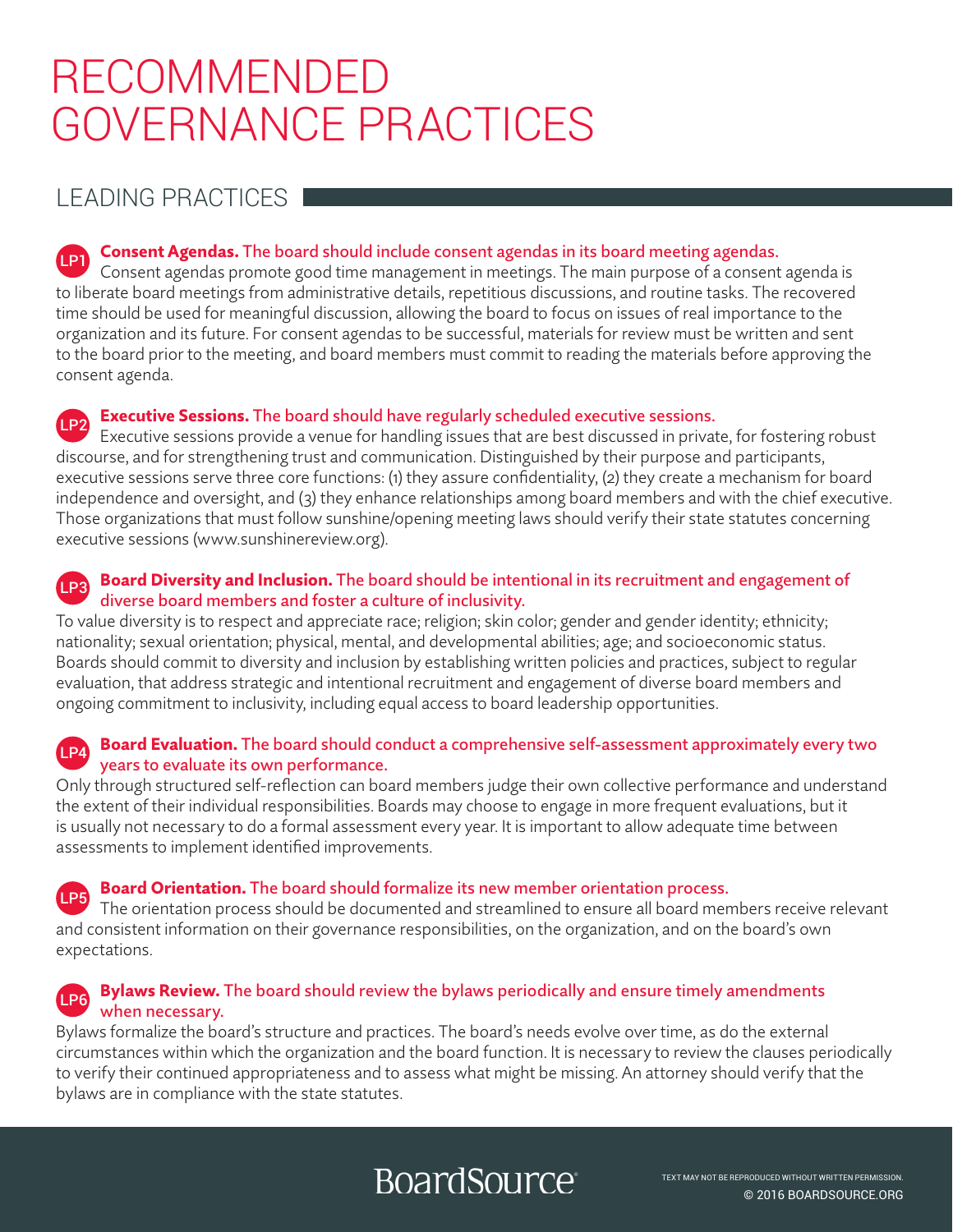#### **Chief Executive Serving on the Board.** The chief executive should be an ex officio, non-voting member of the board.  $\sqrt{1}$  P7

The chief executive's input in board meeting deliberation is instrumental and invaluable for informed decision making. However, to avoid actual or perceived conflicts of interest, questions concerning accountability, or blurring the line between oversight and execution, chief executives should be non-voting members of the board, unless not permitted by law.

#### Board Job Description. The board should have a written job description outlining the responsibilities of the full board and of individual board members.  $\sqrt{1}$ P8

Board service comes with expectations and obligations. A written job description defines the collective governance role of the board and reminds it of the various activities that need to be incorporated in the board's annual calendar. The board also should draft a separate set of expectations for individual board members to help them meet their legal obligations and engage productively in the board's work.

#### Managing Conflicts of Interest. The board should adopt a conflict-of-interest policy that defines what a conflict of interest is and how it is managed. The board and senior staff should sign annual conflict-ofinterest statements, disclose known potential conflicts, and recuse themselves from participating in discussions and voting when conflicts do arise.  $\sqrt{1}$  P9

Board members must adhere to a legal duty of loyalty, making decisions based on the best interests of the organization. By actively managing conflicts of interest — real or perceived — the board is better able to remain independent and unbiased in decision making.

#### **Personal Giving.** If the organization engages in fundraising, every board member should make a meaningful personal contribution according to his or her means (while not conflicting with any legal stipulations); the board should attain 100-percent board giving. 10

By making a personally meaningful gift, each board member demonstrates his or her commitment and trust in the organization, which also enables him or her to function as a more credible fundraiser and inspire other donors.

#### Board Retreat. The board should include an annual retreat in its meeting schedule. LP

Retreats allow the board to focus on large and complicated issues that cannot be handled adequately in a regular board meeting. Every board needs to step back at times to reflect on its own responsibilities and practices or to discuss the future of the organization long-term. An informally structured retreat setting is most conducive to strategic discussions, as well as to strengthening the interpersonal dynamics among board members. 11

#### **Board Size.** The board should determine its optimal size based on its needs. LP

The primary guide for determining board size is the board's function, which may change over time. Numerous factors influence the composition and thus the size of the board: board responsibilities, committee structure, legal mandates, phase in the organizational life cycle, need for diversity, and maintaining a manageable group. It is impossible for an outsider to recommend a standard size for all boards. However, it is difficult to imagine that a board with fewer than five members is able to incorporate all the desired qualities and capacity or that an exceptionally large board is able to engage every member in a constructive manner. Regardless of size, all board members must be engaged, as all are equally liable for the organization. 12

## **BoardSource**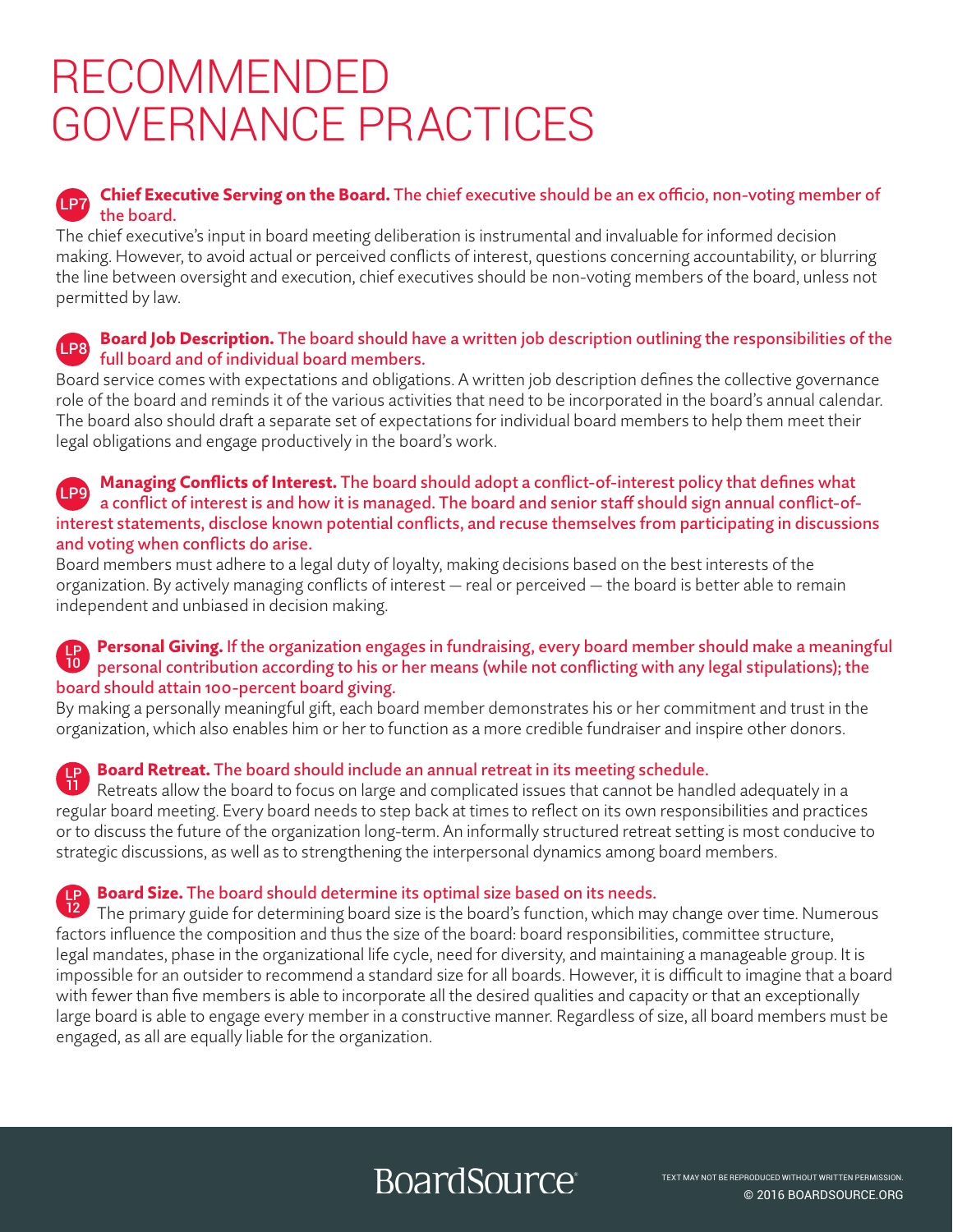#### Committees. The board's standing committee structure should be lean and strategic and complemented by the use of task forces. LP 13

Only ongoing board activities warrant a standing committee. Other activities are best addressed by time-limited task forces, which are efficient and utilize board members' time, interest, and expertise in a meaningful manner.

#### **Executive Committee.** If the board has an executive committee, its purpose and authority level must be defined in the bylaws. LP 14

Before forming an executive committee, the board should analyze its entire structure to determine whether that particular committee would add value. If the executive committee is given the power to act on behalf of the board, the bylaws need to define the limits of this authority; otherwise, it has the authority to make major organizational decisions that normally belong to the full board. To ensure that the full board remains in control and informed, decisions made by the executive committee should be confirmed by the full board at the following board meeting.

#### Governance Committee. The board should either form a governance committee or ensure that the function of that committee is carried out. LP 15

Every board should ensure that recruitment is a continuous and deliberate activity of the full board. For most boards, a separate governance committee is the best structure to take the lead and responsibility for recruitment, ongoing board development, leadership development, board and board member assessment, and board education, and for ensuring that the board is equipped with proper guidelines and structure to do its work most effectively.

#### Form 990 Posting. The nonprofit should post its Form 990 on its own Web site. LP

Form 990 is a public document and one of the primary tools to shed light on the organization and its finances, activities, and governance practices. By posting the Form 990 on the organization's own Web site and making it easily accessible, the board is supporting and promoting methodical transparency. 16

## COMPLIANCE PRACTICES

#### Meeting Frequency. The board should have more than the one annual meeting required by law.  $^{\circ}$  C1

State laws usually require at least one annual meeting for all boards, but one meeting is insufficient for boards to address all the issues to which they need to pay attention. Other structures and practices (e.g., board size, reliance on committee work, length of meetings, life-cycle position of the organization, geographical constraints) can affect the necessary number of board meetings and the optimal frequency. The board must meet often enough to ensure it fulfills its fiduciary responsibilities without compromising its efficiency.

## 62 Executive Compensation. The board must formalize a process for setting appropriate compensation for the chief executive and approve the compensation package.

The board needs to establish well-defined guidelines on how to determine appropriate compensation for the organization's chief executive. If the board offers too little, it could lose the chief executive to competing organizations; if it offers too much, it risks providing excess benefits and subjecting itself and the organization to intermediate sanctions. The board should follow the IRS's safe harbor measures and rely

# **BoardSource**